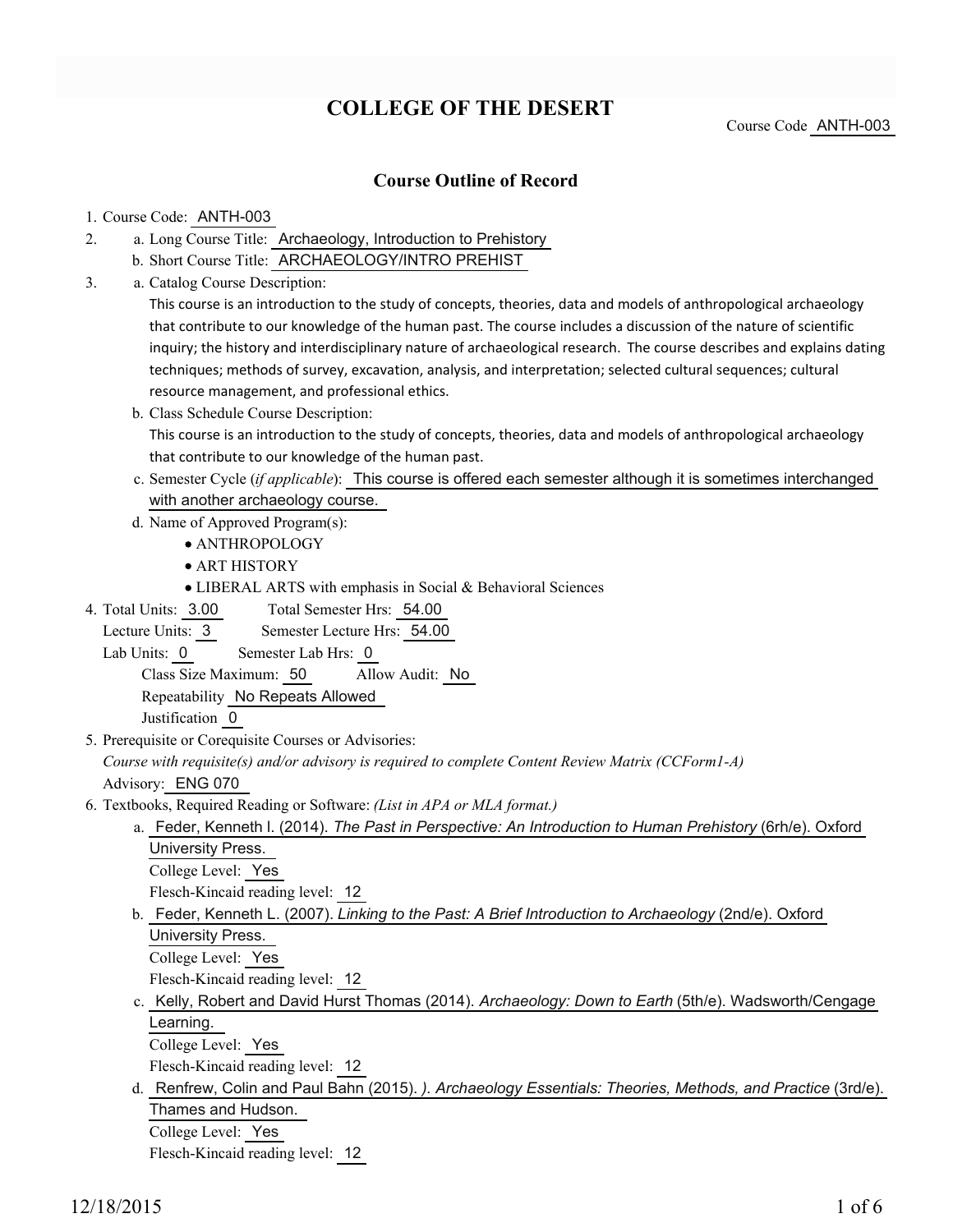e. Sharer, Robert and Wendy Ashmore (2014). *Archaeology: Discovering Our Past* (6rh/e). McGraw-Hill. College Level: Yes

Flesch-Kincaid reading level: 12

- f. Or equivalent Open Educational Resource
- Entrance Skills: *Before entering the course students must be able:* 7.
	- a. Employ basic vocabulary and style.
		- ENG 070 Identify and employ prewriting activities.
		- ENG 070 Construct sentences that demonstrate variety and effective word choice, using mostly college level diction.
	- b. Develop, organize and express ideas in paragraph and essay form.
		- ENG 070 Demonstrate the ability to generate, develop and organize ideas into a cohesive essay using multiple paragraphs.
		- ENG 070 Identify and employ transitions and connectors to show unity between ideas.
	- c. Read texts and respond in writing at the literate level.
		- ENG 070 Comprehend and summarize readings.
		- ENG 070 Read and identify main ideas and supporting details.
		- ENG 070 Recognize and explain patterns of idea development in readings.
	- d. Apply standard rules of grammar, punctuation, and mechanics in written responses.
		- ENG 070 Demonstrate through the writing process the ability to apply standard rules of grammar, punctuation and spelling in academic writing.

e. Demonstrate the ability to participate in class discussions and assigned projects.

- ENG 070 Improve editing and revision strategies both individually and in peer review.
- f. Use the dictionary and other reference materials in and outside the library.
- 8. Course Content and Scope:

Lecture:

- 1. Nature of the archaeological record
- 2. Nature of scientific inquiry
- 3. Artifacts, sites, contexts and associations
- 4. Survey methods and excavation
- 5. Relative and absolute chronological systems
- 6. Theoretical frameworks for the study of prehistory archaeological inquiry
- 7. Cultural Resource management
- 8. Ethics in Archaeology

Lab: *(if the "Lab Hours" is greater than zero this is required)*

9. Course Student Learning Outcomes:

1.

Discuss the relationship between anthropology and archaeology.

#### 2.

Demonstrate an understanding of the nature of scientific inquiry and its application in archaeological research.

#### 3.

Identify the various archaeological theories, methods, and techniques used to investigate the human past.

#### 4.

Illustrate the use of archaeological methods with reference to cultural sequences.

#### 5.

Identify how human cultures have changed over time, and explain the hypotheses proposed to account for such changes.

#### 6.

Articulate the goals, and the legal, operational, and ethical framework of cultural resource management and heritage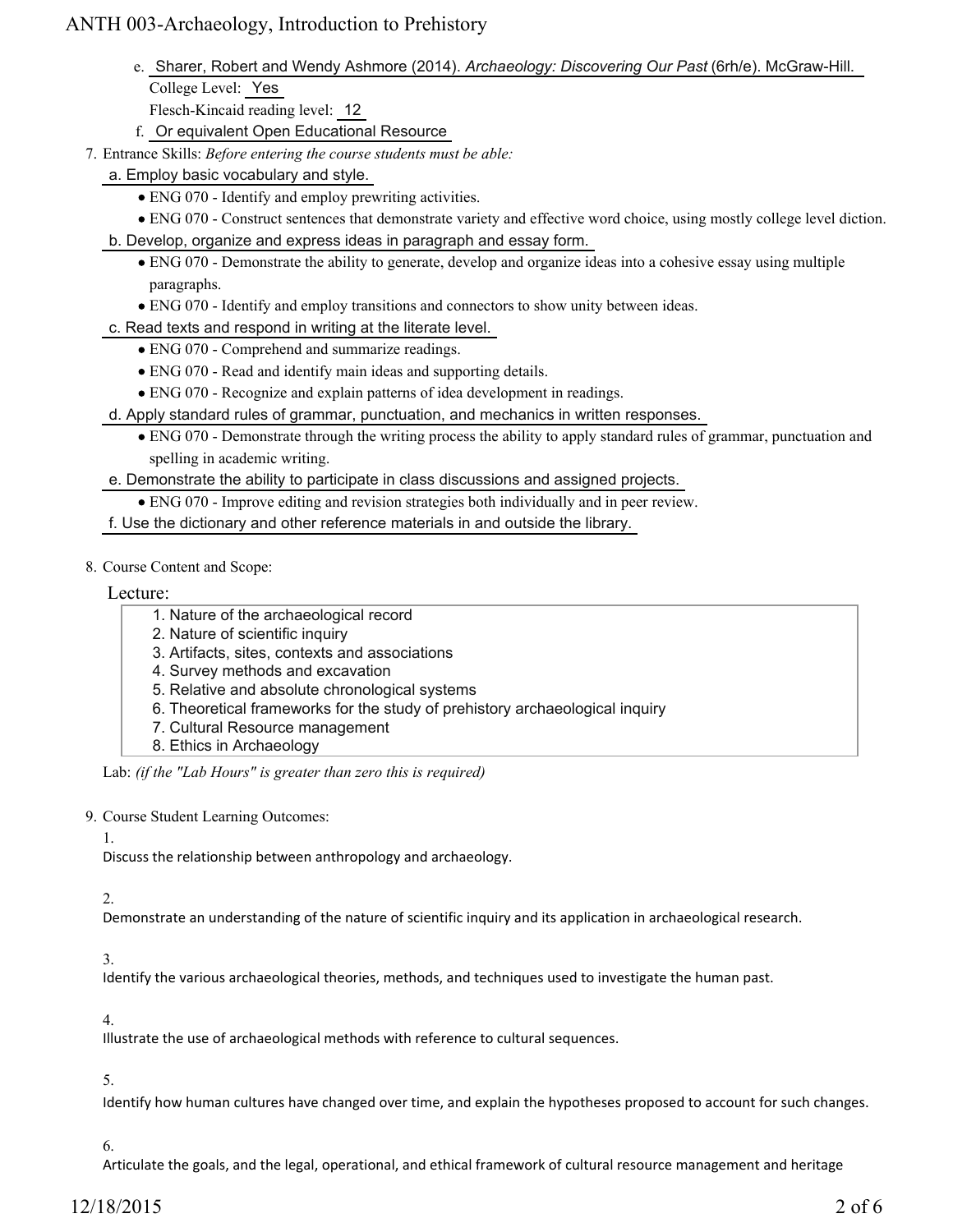preservation.

7.

Demonstrate an understanding of the nature of scientific inquiry and its application in archaeological research.

10. Course Objectives: Upon completion of this course, students will be able to:

a. Discuss the relationship between anthropology and archaeology.

- b. Demonstrate an understanding of the nature of scientific inquiry and its application in archaeological research.
- c. Identify the various archaeological theories, methods, and techniques used to investigate the human past.
- d. Specify the ways in which prehistoric cultures adapted to and exploited the natural environment.

e. Evaluate both the natural and cultural processes responsible for the formation of the archaeological record.

f. Illustrate the use of archaeological methods with reference to cultural sequences.

g. Articulate the goals, and the legal, operational, and ethical framework of cultural resource management and heritage preservation.

h. Encourage an approach to problems associated with human behavior which emphasizes the precise and objective analysis of relevant data in formulating scientific generalizations.

- 11. Methods of Instruction: *(Integration: Elements should validate parallel course outline elements)* 
	- a. Discussion
	- b. Lecture
	- c. Technology-based instruction

Other Methods:

Student papers and reports

12. Assignments: (List samples of specific activities/assignments students are expected to complete both in and outside of class.) In Class Hours: 54.00

Outside Class Hours: 108.00

- a. Out-of-class Assignments
	- 1. Readings in the textbook and in recommended supplementary literature.
	- 2. Viewing of films and PowerPoint presentations, including the taking of notes.
	- 3. Listening to sound recordings and taking notes.
	- 4. Special reports by students.
	- 5. Participating in class research projects involving the collection, compilation and interpretation of data, including the composition of written or oral reports, and/or PowerPoint presentatons.

#### b. In-class Assignments

- 1. Attendance of lectures by instructor and guest speakers, including the taking of detailed notes.
- 2. Viewing of films and PowerPoint presentations, including the taking of notes.
- 3. Listening to sound recordings and taking notes.
- 4. Special reports by students, in panel or singly.
- Participating in class research projects involving the collection, compilation and interpretation of 5. data, including the composition of written or oral reports, and/or PowerPoint presentations.
- 13. Methods of Evaluating Student Progress: The student will demonstrate proficiency by:
	- College level or pre-collegiate essays
	- Written homework
	- Term or research papers
	- Presentations/student demonstration observations
	- Group activity participation/observation
	- True/false/multiple choice examinations
	- Mid-term and final evaluations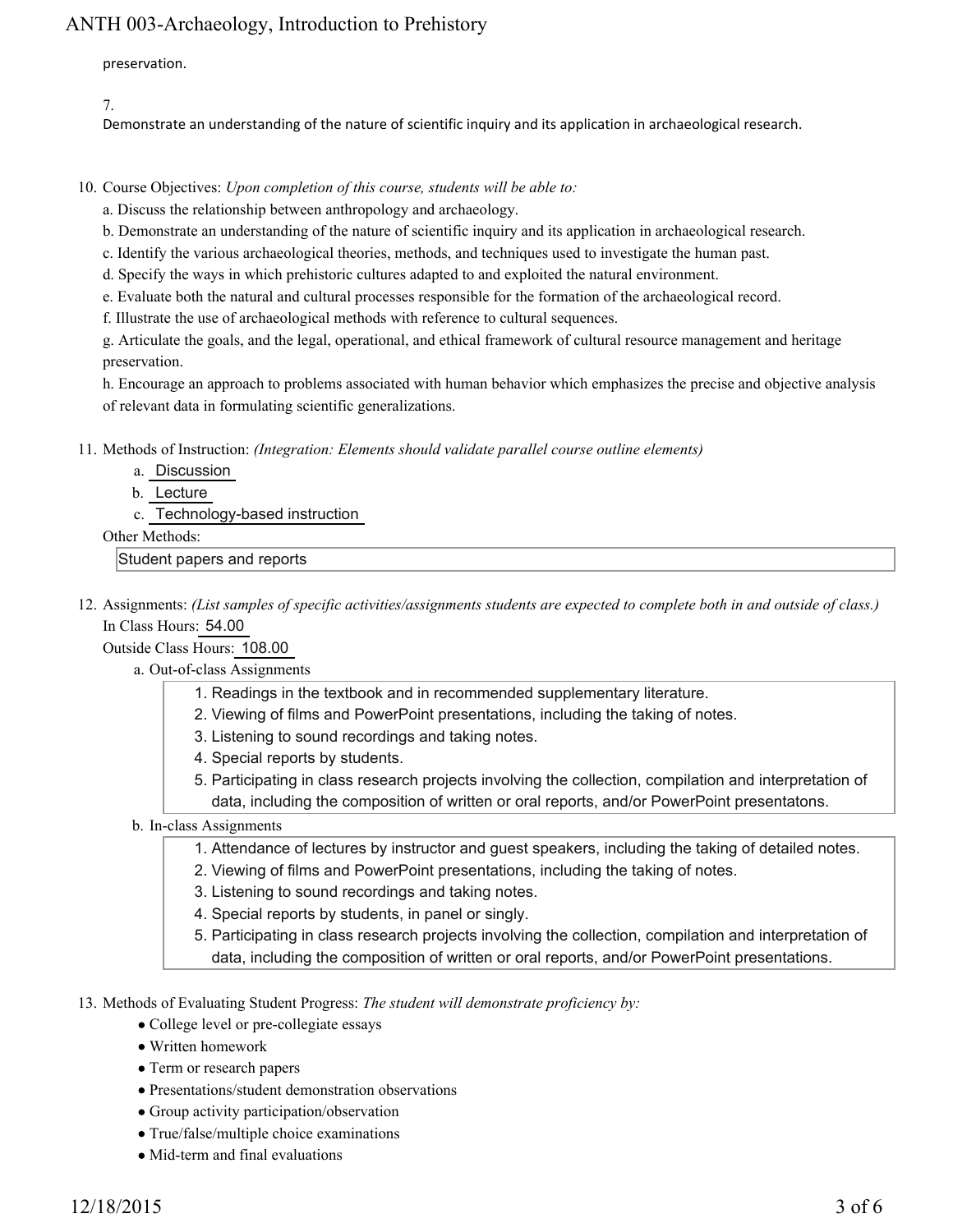- Student participation/contribution
- 14. Methods of Evaluating: Additional Assesment Information:
- 15. Need/Purpose/Rationale -- All courses must meet one or more CCC missions.

IGETC Area 4: Social and Behavioral Sciences

A: Anthropology and Archaeology

CSU GE Area D: Social, Political, and Economic Institutions and Behavior, Historical

D1 - Anthropology and Archeology

CSU GE Area E: Lifelong Understanding and Self-Development

E - Lifelong Understanding and Self-Development

PO-GE C2 - Social and Behavioral Sciences

Identify and analyze key concepts and theories about human and/or societal development.

Critique generalizations and popular opinion about human behavior and society, distinguishing opinion and

values from scientific observations and study.

 Understand and think critically about different cultures (including topics such as race, gender, and class) and their influence on human development or society.

Develop individual responsibility, personal integrity, and respect for diverse people and culture.

PO-GE C3 – Arts, Humanities, and Culture

 Analyze the variety of forms of expression and how those are used to communicate social, cultural, and personal ideas, feelings, and concepts;

Articulate the differences and similarities between and within cultures.

PO-GE C5 – Personal Growth and Development

Value learning as a lifelong endeavor designed to enrich one's life.

Exhibit habits of intellectual exploration, personal responsibility, and well being.

PO-BS Critical Thinking

Locate questions and problems as a result of conversation, reading, and lectures

Assess relevant information and come to thought-out conclusions and solutions.

Value open-mindedness.

Communicate meaningfully with others.

IO - Personal and Professional Development

Develop realistic goals.

Display habits of intellectual exploration, personal responsibility, and physical well being.

Demonstrate an understanding of ethical issues to make sound judgments and decisions.

Value diverse cultures and populations.

Value the feedback of others.

IO - Scientific Inquiry

Identify components of the scientific method.

IO - Critical Thinking and Communication

Apply principles of logic to problem solve and reason with a fair and open mind.

Apply standard conventions in grammar, mechanics, usage and punctuation.

 Appreciate diversity as it is expressed in multiple disciplines and across various cultures through reading, speaking and writing.

 Conduct research, gather and evaluate appropriate information, organize evidence into oral and written presentation, using proper MLA, APA, and other discipline-specific formats to cite sources.

IO - Global Citizenship - Scientific & Technological Literacy

 Utilize quantitative expression in a variety of contexts. These would include units of measurement, visual representations, and scales and distributions.

 Synthesize, interpret, and infer, utilizing information, data, and experience to solve problems, innovate, and explore solutions.

Produce oral and written information in various modes and media, using technology such as computers, the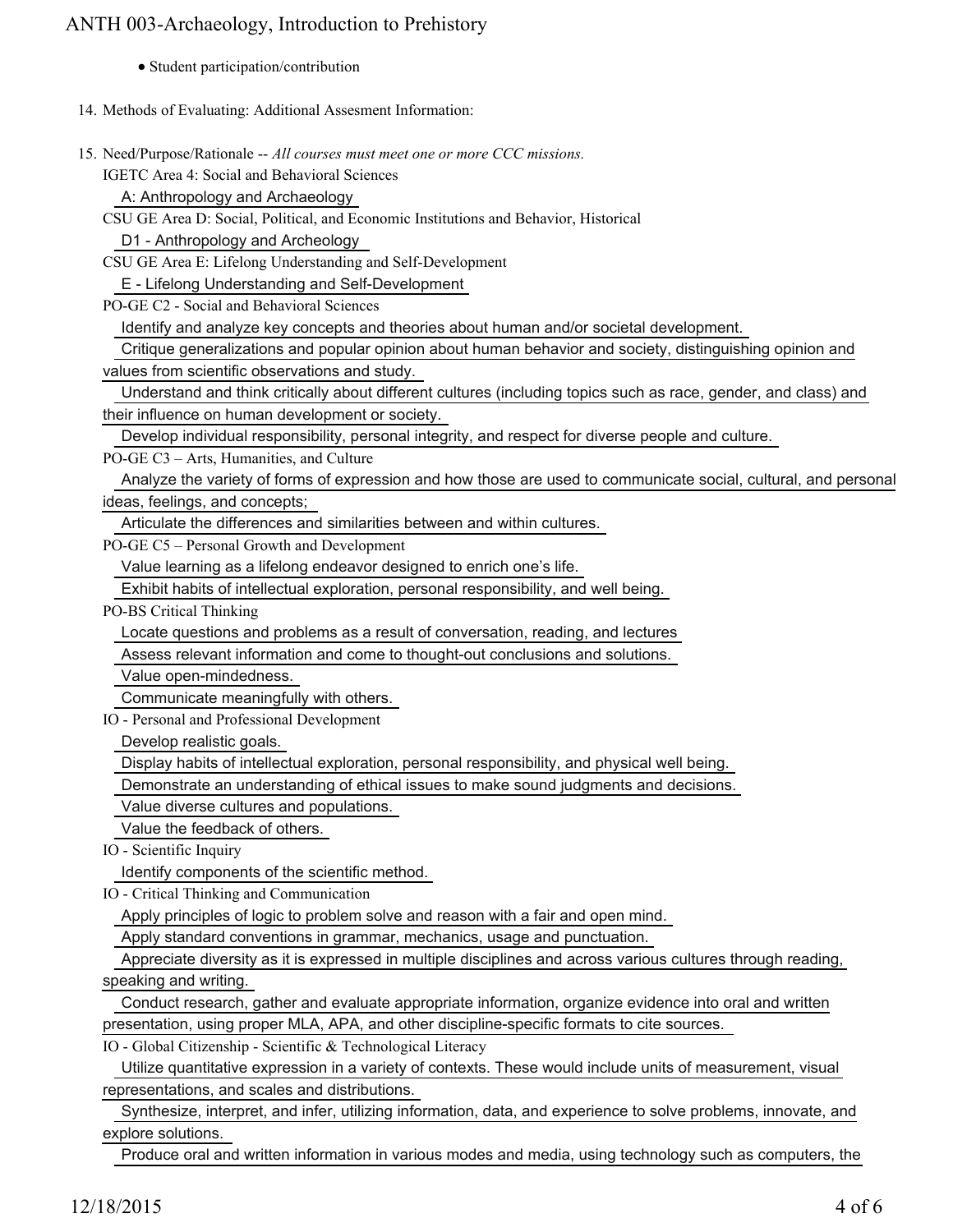Internet, and library databases.

IO - Global Citizenship - Ethical Behavior

Apply ethical reasoning to contemporary issues and moral dilemmas.

Appreciate the complexity of global relationships between self and others, as well as self and the environment.

Integrate universally accepted values such as honesty, responsibility, respect, fairness, courage and

compassion into judgments and decision-making.

PO-SSS Personal Development and Responsibility

Display habits of intellectual exploration, personal responsibility, and physical well being.

Develop individual responsibility, personal integrity, and respect for diverse people and cultures.

Value and accept people with different cultural and linguistic backgrounds and abilities.

Understand ethical issues to make sound judgments and decisions.

PO-SSS Self-Awareness, Self-Understanding, and Self-Advocacy

self knowledge.

Develop realistic goals.

Appreciate the value of feedback.

Adapt to challenging situations.

Teach the people around them.

PO-SSS Self-Sufficiency and Independent Learning

 Identify and utilize services, programs, and resources to become life-long learners including, but not limited to: Tutorial Assistance Counseling Services Special Programs for Student Success Admissions and Records Financial Aid

Scholarship information

Career/Transfer Center Resources

#### 16. Comparable Transfer Course

| <b>University System</b> | Campus | <b>Course Number</b> | <b>Course Title</b>       | <b>Catalog Year</b> |
|--------------------------|--------|----------------------|---------------------------|---------------------|
| UC                       | UCLA   | ANTHRO 12            | Archaeology: Introduction | 2010-11             |
| UC.                      | UCLA   | ANTHRO 12            | Archaeology: Introduction | 2010-11             |

17. Special Materials and/or Equipment Required of Students:

Required Material? <sup>18.</sup> Materials Fees:

| <b>Total Cost</b><br><b>Cost Per Unit</b> |
|-------------------------------------------|
|                                           |

19. Provide Reasons for the Substantial Modifications or New Course:

Revise course outline to reflect C-ID descriptor; new textbook.

- a. Cross-Listed Course *(Enter Course Code)*: *N/A* 20.
	- b. Replacement Course *(Enter original Course Code)*: *N/A*

21. Grading Method *(choose one)*: Letter Grade Only

- 22. MIS Course Data Elements
	- a. Course Control Number [CB00]: CCC000323472
	- b. T.O.P. Code [CB03]: 220200.00 Anthropology
	- c. Credit Status [CB04]: D Credit Degree Applicable
	- d. Course Transfer Status [CB05]: A = Transfer to UC, CSU